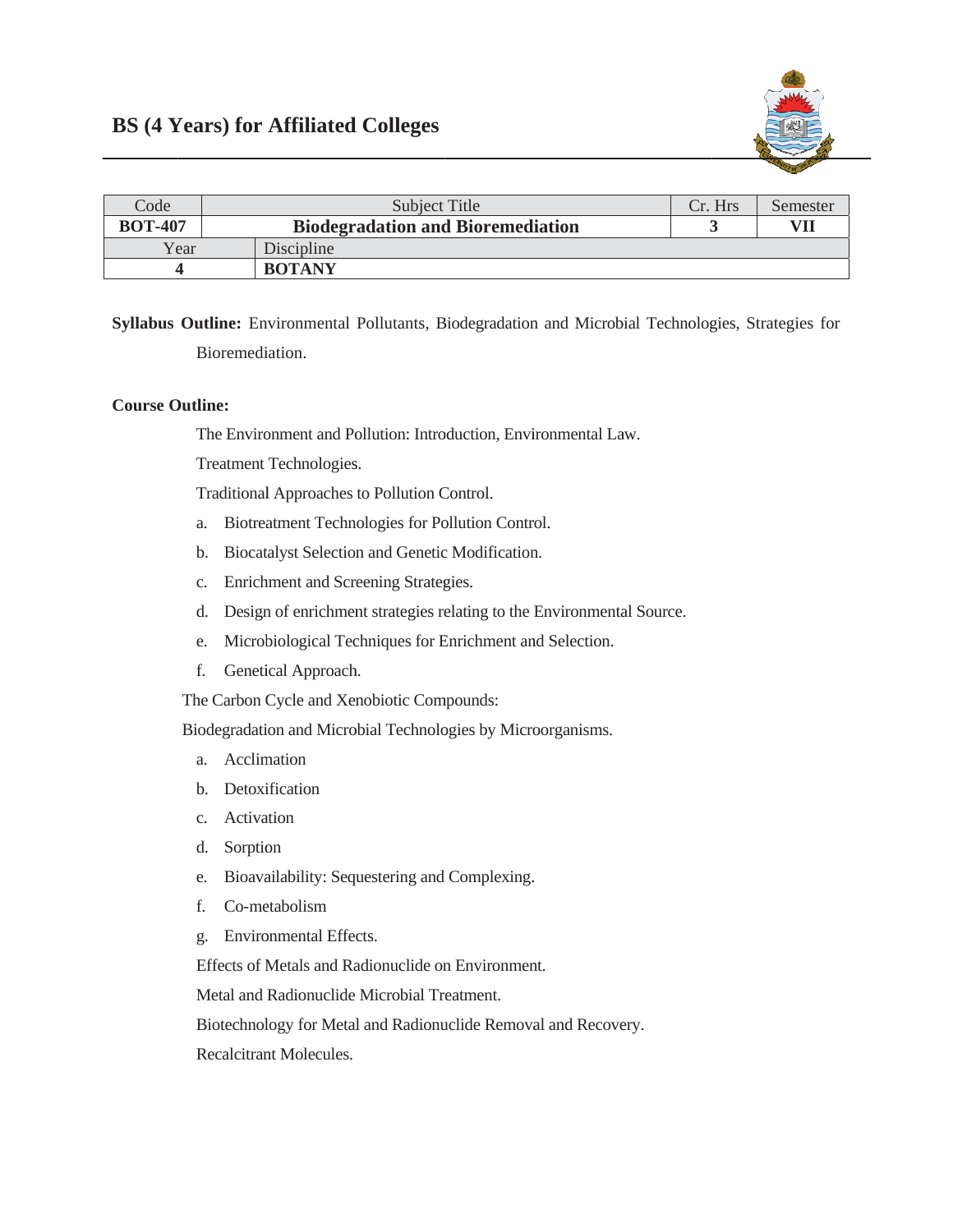**Module Aims:** The course is designed to provide the students the knowledge of Biodegradation of Pollutants and its Application in Biodegradation Studies.

## **Learning Strategies:**

- 1. Lectures
- 2. Group Discussion
- 3. Laboratory work
- 4. Seminar/ Workshop

Learning Outcome: After studying this course students will be able to understand the Chemistry of Biodegradation and its Application in Biodegradation Studies.

## **Assessment Strategies:**

- 1. Lecture Based Examination (Objective and Subjective)
- 2. Assignments
	- 3. Class discussion
	- 4. Quiz
	- 5. Tests

## **Books Recommended:**

- **1. Tortora, G.J., Christine L., Case, C.L., Funke, B.R., Funke, B. and Case, C. (2006).** *Microbiology*: *An Introduction.* Pearson Education Publishers.
- **2. Borlak, J. (2005).** *Handbook of Toxicogenomics: Strategies and Applications.* John-Wiley and Sons Limited.
- **3. Heikki, M., Hokkanen, T. and Hajek, A.E. (2004).** Environmental Impacts of microbial Insecticide: Needs and Methods for Risk Assessment, Science.
- **4. McEldowney, S., Hardmen, D.J. and Waite, S. (2003).** *Pollution: Ecology and Biotreatment.* Longman Scientific Technical.
- **5. Mitchell, R. (2002).** *Environmental Microbiology*. (2<sup>nd</sup> Ed.), Wiley Liss.
- **6. Tickner, J.A. (2002).** *Precaution, Environmental Science, and Preventive Public Policy.* Island Press.
- **7. Sunahara, G.I., Agnes, Y., Renoux, A.Y., Thellen, C., Gaudet, C.L., and Pilon, A. (2002).**  Environmental Analysis of Contaminated Sites. John-Wiley and Sons Limited.
- 8. Chapelle, F.H. (2001). *Ground Water Microbiology and Geochemistry* (2<sup>nd</sup> Ed.), John Wiley and Sons. Inc.